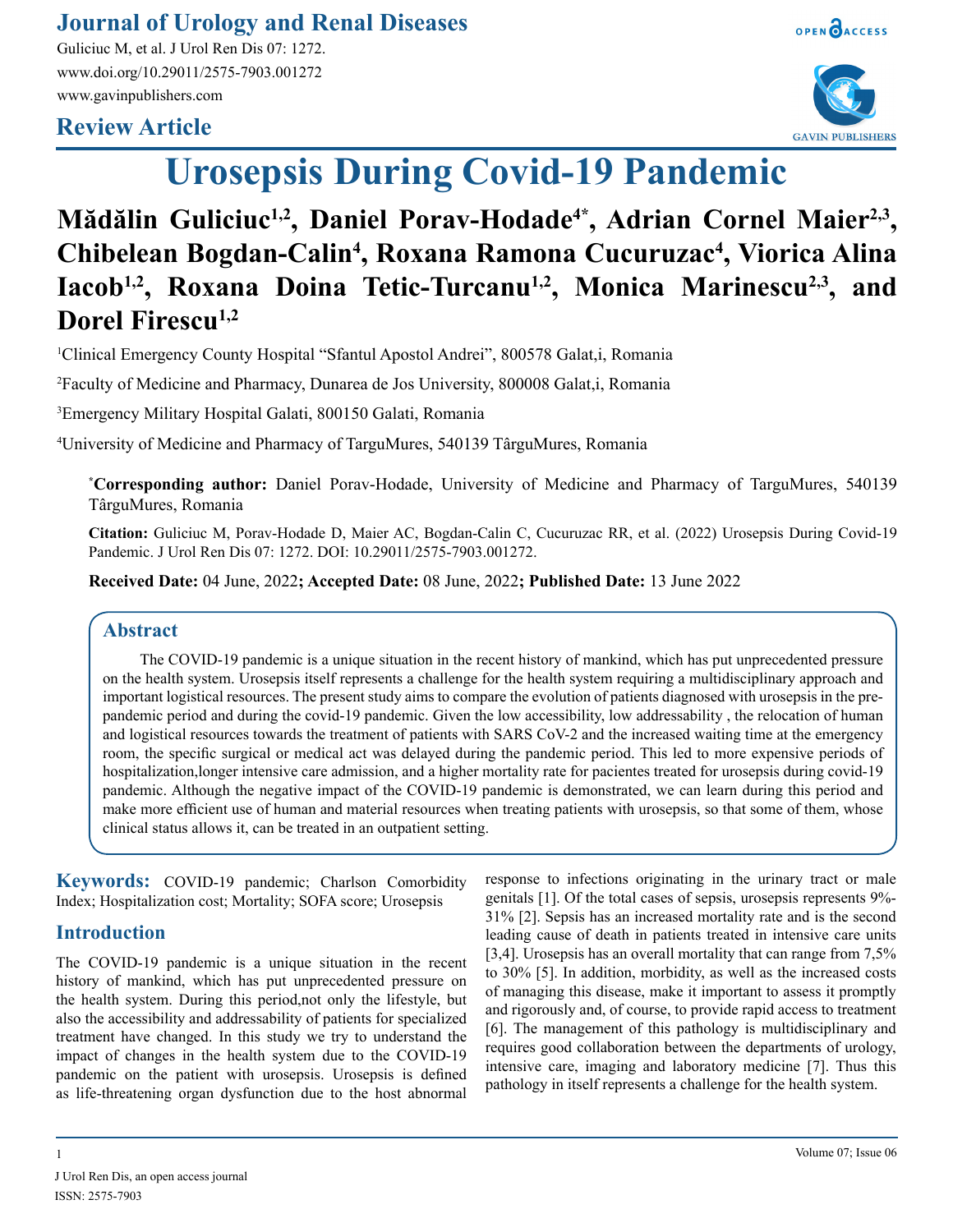Urology practice was affected by the COVID-19 pandemic. In one of the busiest departments of urology in Bergamo, Italy, there was a major change in surgical scheduling. This was related to many factors. First, the anesthesiologists need to work with patients with acute COVID-19 disease. Second, the number of beds used for urological patients was reduced. Third, there was intent not to expose urology patients to hospital contamination and fourth, the number of urology ward staff was reduced [8]. The false-negative rates of the early COVID-19 tests and the presence of asymptomatic carriers did not allow to create a "COVID-free" space [9]. Changes have occurred in clinical and academic settings across the major urological centers in Europe. It was recommended to cancel most of the elective urological surgeries [10]. There is a negative impact of the pandemic on scientific, academic, and educational activities, as well as on the personal and social life of urologists and other health care providers [11]. That being stated, the present study aims to compare the evolution of patients diagnosed with urosepsis in the pre-pandemic period and during the COVID-19 pandemic.

#### **Materials and Methods**

We conducted a retrospective study for patients diagnosed with urosepsis, hospitalized in the Urology Department of the County Emergency Clinical Hospital "Saint Andrew the Apostle'' in Galati, Romania, from May 2018 to October 2021. We set the date of February 26, 2020, when the first cases of COVID-19 were diagnosed in Romania, as the reference point that will separate the two periods. Thus we had two periods of time from May 2018 until February 2020, considered to be pre-pandemic and another, of equal length, from March 2020 until October 2021 considered pandemic, and this differentiated our two groups. The inclusion criteria were: diagnosis of urosepsis, age  $\geq$ 18 years. According to our definition, the patients with urinary tract infection were considered to have urosepsis if they had a bacterial infection proven by blood cultures or diagnosed clinically, and exhibited at least 2 of the following 4 criteria: fever (>38° C) or hypothermia (<36° C); tachycardia (>90 bpm); tachypnea (>20 respirations/ minute); or leukopenia (leukocyte count <4.0 × 10<sup>9</sup>/L), leukocytosis (leukocyte count  $>12.0 \times 10^9$ /L) or a leftward shift ( $>10\%$ ) immature granulocytes) [12,13]. The exclusion criteria were: patients aged<18 years, pregnancy, patients with missing data. Demographics, comorbidities, and clinical and laboratory findings were recorded. All patients' medical records were reviewed, and the relevant clinical and biological data were collected. To describe in a systematic and objective way the clinical condition

of the patients at the time of admission we used the Sequential (Sepsis-Related) Organ Failure Assessment (SOFA) score, which evaluates the respiratory, nervous and circulatory systems, the hepatic and renal functions, and coagulation [14]. The utility of the score has previously been validated on large cohorts of critically ill patients. To describe the health status of patients before this acute event we used the Charlson Comorbidity Index (CCI) [15].

In order to better understand the evolution of the patients, we also analyzed them in terms of therapeutic management. Thus we divided the patients into 3 groups: those who needed major surgery, those who needed minor surgery and those who did not need surgical treatment. We considered minor surgeries the interventions that did not require general or spinal anesthesia and could be performed with local anesthesia, in an outpatient setting, such as: suprapubic cystostomy, clogged nephrostomy or ureteral stent replacement, dorsal incision, etc. Conservative treatment has been prescribed to patients diagnosed with urological infectious pathology for which surgery is not usually recommended, e.g. uncomplicated acute pyelonephritis, non-abscessed orchiepididymitis, acute prostatitis without associated urinary retention, etc. We conducted a statistical analysis that compared the general information of each group using Kolmogorov-Smirnov Test of Normality, independent samples t-test and Mann-Whitney U test for continuous variables, Chi square test for association between two categorical variables, point-biserial Correlation Calculator to measure the correlation between two variables in the special circumstance that one of your variables is dichotomous, and the Pearson correlation coefficient to measure the strength of a linear association between two variables. The statistical analyses were performed using GraphPad.

#### **Results**

A total of 223 patients with urosepsis were enrolled in this study. 146 patients with urosepsis were identified as the prepandemic group, and 77 patients as the pandemic group. The mean of patients hospitalized per month was 5.26, Standard Deviation (SD) 2.77, in the pre-pandemic period it was 6.33, SD 3.07 compared to 4.19, SD 1.99 for those treated in the pandemic period. We used independent samples t-test that returned  $p<0.01$ , thus we proved that there were more patients treated in the pre-pandemic period. This is shown graphically in the Figure below, representing monthly admissions (Figure 1). In the pandemic group 2, patients were diagnosed during hospitalization with SARS CoV2 infection, they developed asymptomatic forms and their evolution was not influenced.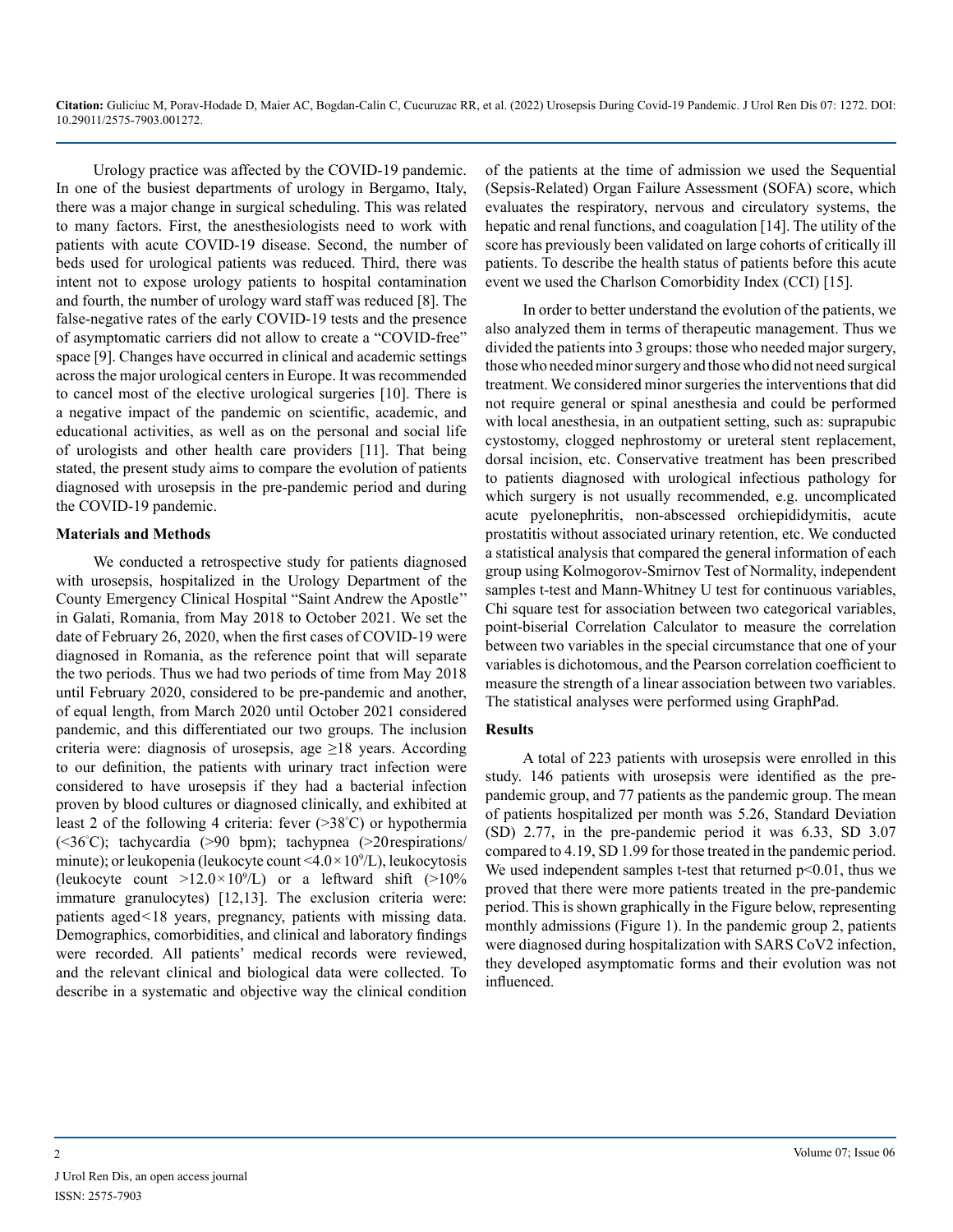

**Figure 1:** Admissions and deceased monthly.

Leukocyte counts were significantly higher in patients treated during the COVID-19 pandemic (19.06 x10<sup>9</sup>/L, SD 9.45  $x10<sup>9</sup>/L$  versus  $17.27 \text{ x}10<sup>9</sup>/L$ , SD 7.49  $x10<sup>9</sup>/L$ , p=0.01).

Organ dysfunction is associated with high rates of morbidity and mortality [16] and, as such, accounts for a high proportion of the ward budget [17]. Organ failure scores, such as the SOFA score can help assess organ dysfunction or failure over time and are useful to evaluate morbidity [18]. Although this scoring system was developed to describe and quantify organ function and not to predict outcome, the obvious relationship between organ dysfunction and mortality has been demonstrated in several studies[19-22]. The SOFA score is an increasingly important tool in defining both the clinical condition of the individual patient and the response to therapies in the context of clinical trials [23]. Sequential assessment of organ dysfunction during the first few days of ICU admission is a good indicator of prognosis. Both the mean and highest SOFA scores are particularly useful predictors of outcome [24]. SOFA score was validated on large cohorts to be an independent mortality predictor [25]. This was also statistically significant in our study; we proved this by using point-biserial correlation that returned  $p \le 0.01$ . Comparing the SOFA score in

our two groups we found that the pandemic group had a higher value, which was statistically significant (7.3, SD 3.29 versus 4.58, SD 3.34, p<0.01).

The Charlson Comorbidity Index (CCI) was developed and validated as a measure of 1-year mortality risk and burden of disease [26-28]. The CCI has been extensively used in clinical research to address the confounding influence of comorbidities, predict outcomes, standardise comorbidities abstracted from medical records or administrative databases and for self report of comorbidities [29-33]. In clinical practice, the CCI reduces comorbidities into a single numeric score that may assist health professionals with stratifying patients into subgroups based on disease severity, developing targeted models of care and resource allocation [34]. The CCI has content validity, as the diseases and severity weights were statistically derived from relative risks of a proportional regression model to predict mortality [35]. Although CCI was not used to predict mortality in an acute event, by using point-biserial correlation we wanted to see if this score can predict mortality in patients treated for urosepsis. P value was  $\leq 0.01$ , which meant that CCI could be used as an independent mortality predictor for urosepsis. Although there were differences between CCI mean, higher for the pandemic group, thesewere not statistically significant (6.57, SD 3.94 versus 6.06, SD 4.24, p=0.37). Overall mortality in our study was 14.79%, with a higher rate in the pandemic group (19.48% versus  $12.32\%$ , p=0.04), which has been proven to be statistically significant. Analyzing the number of patients deceased monthly, we have seen a slight increase during the pre-pandemic period, but this was not statistically significant (0.86, SD 0.85; 0.67, SD 0.73, p=0.44) (Table 1). Although since February 2020 the number of cases hospitalized with urosepsis began to decrease, the number of deceased patients remained relatively the same (18 deaths in the first group versus 15 in the second one), which can also be seen in Figure 1.

|              |                                   | Overall $n=223$      | Pre-pandemic $n=146$ | Pandemic n=77        | P value |
|--------------|-----------------------------------|----------------------|----------------------|----------------------|---------|
| Demographics | Age (years)                       | Mean 62.09, SD 15.75 | Mean 60.83, SD 16.11 | Mean 64.49, SD 14.87 | 0.09    |
|              | <b>Sex</b>                        | Male 135 (60.53%)    | Male 86 (58.9%)      | Male 49 (63.63%)     | 0.49    |
|              | Environment                       | Urban 145 $(65%)$    | Urban 93 $(63.69\%)$ | Urban 52 $(67.52\%)$ | 0.56    |
|              | Number of cases treated per month | Mean 5.26, SD 2.77   | Mean 6.33, SD 3.07   | Mean 4.19, SD 1.99   | 0.01    |
| Clinical     | Leukocyte $(10^9/L)$              | Mean 17.27, SD 7.49  | Mean 16.32, SD 6.86  | Mean 19.06, SD 9.45  | 0.01    |
|              | SOFA score                        | Mean 5.52, SD 3.52   | Mean 4.58, SD 3.34   | Mean 7.3, SD 3.29    | < 0.01  |
|              | <b>CCI</b>                        | Mean 6.23, SD 4.13   | Mean 6.06, SD 4.24   | Mean 6.57, SD 3.94   | 0.37    |
|              | Mortality                         | 33 (14.79%)          | 18 (12.32%)          | $15(19.48\%)$        | 0.04    |
|              | Deceased monthly                  | Mean 0.76, SD 0.79   | Mean 0.86, SD 0.85   | Mean 0.67, SD 0.73   | 0.44    |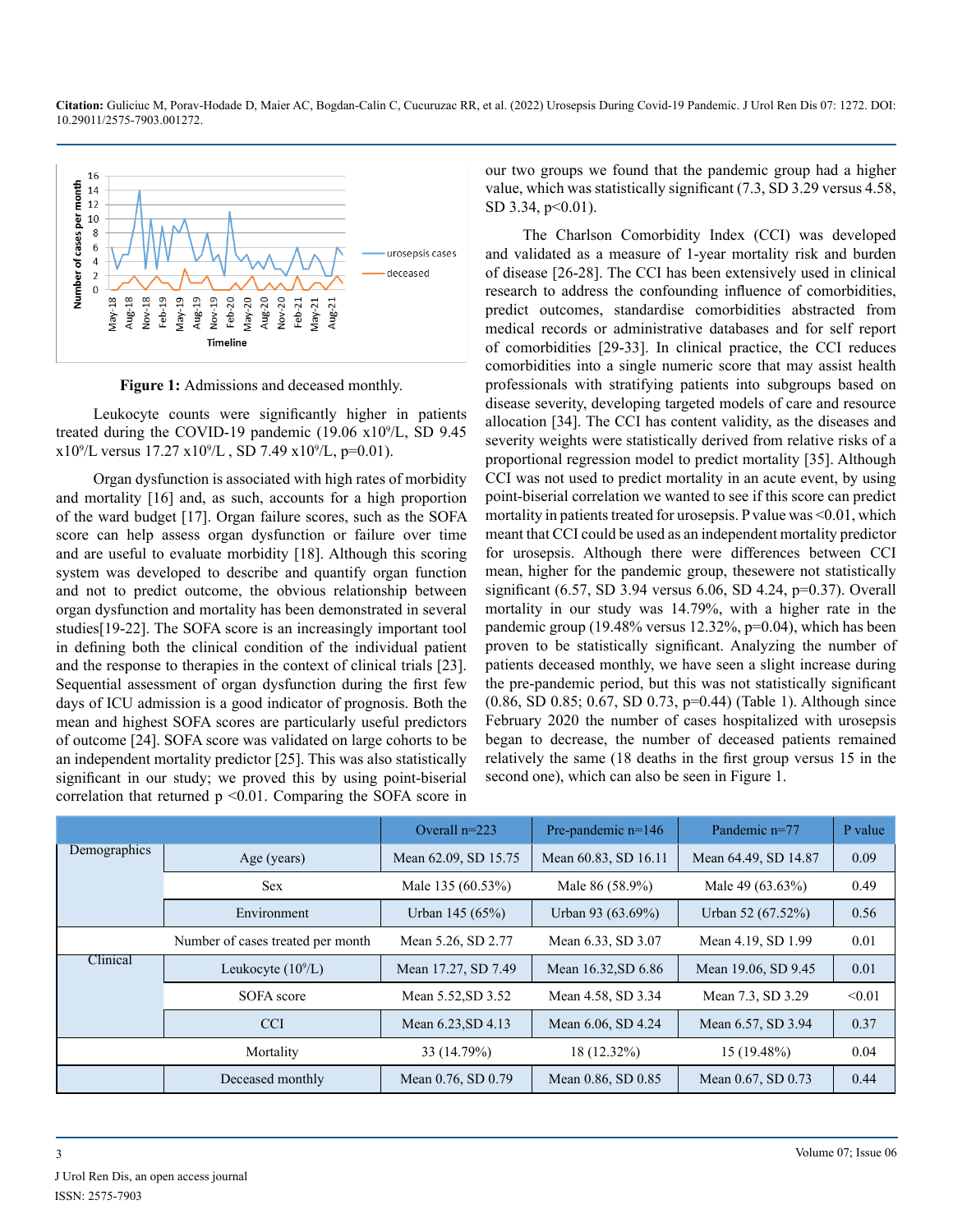| Economical | ICU days                                                   | Mean 1.43, SD 3.62            | Mean 1.03, SD 3.15         | Mean 2.19, SD 4.29           | 0.02   |
|------------|------------------------------------------------------------|-------------------------------|----------------------------|------------------------------|--------|
|            | Days of hospitalization in the<br>Urology Departmen        | Mean 11.51, SD 10.99          | Mean 10.6, SD 9.77         | Mean 13.25, SD 12.9          | 0.08   |
|            | Cost of hospitalization in the<br>Urology Department (RON) | Mean 10210.31, SD<br>11038.57 | Mean 8370.4, SD<br>9006.64 | Mean 13698.99, SD<br>13502.9 | < 0.01 |

**Table 1:** Baseline features of the enrolled patients.

Analyzing from the point of view of therapeutic management, we noticed that a total of 137 (61.43%) major surgeries, 22 (9.86%) minor surgeries and 64 (28.69%) conservative treatments were administered. Comparing the two groups, we noticed the tendency to increase the percentage of major surgery during the pandemic period (72.72% versus 55.47%) in detriment of minor surgery (6.49% versus 11.64%) and conservative treatment (20.77% versus 32.86%) (Table 2).

|                        | Overall $n=223$ | Pre-pandemic $n=146$ | Pandemic n=77 |
|------------------------|-----------------|----------------------|---------------|
| Major surgery          | 137(61.43%)     | 81 (55.47%)          | 56 (72.72%)   |
| Minor surgery          | $22(9.86\%)$    | $17(11.64\%)$        | $5(6.49\%)$   |
| Conservative treatment | $64(28.69\%)$   | 48 (32.86%)          | 16(20.77%)    |

**Table 2:** Therapeutic management.

Hospitalization period was higher during the pandemic, but this was not statistically significant (13.25, SD 12.9 versus 10.6, SD 9.77 days; p=0.08). There was a significant incremental cost of hospitalization for patients treated during the pandemic (13698.99, SD 13502.9 versus 8370.4, SD 9006.64 RON; p<0.01). We used the national currency of Romania, RON, 1 RON is approximately 0.2 EURO. We analyzed the Intensive Care Unit (ICU) amount of admission days and concluded that patients with urosepsis during the COVID-19 pandemic needed longer ICU treatment(2.19, SD 4.29 versus 1.03, SD 3.15 days;  $p=0.02$ ). We also demonstrated that there is a correlation between SOFA score, CCI and ICU hospitalization days (R=0.44, p<0.01, respectively R=0.28,p<0.01) (Table 3). The same output was shown when comparing SOFA score and CCI with days  $(R=0.41, p<0.01; R=0.24, p<0.01)$  and cost  $(R= 0.5, p<0.01; R=0.01)$ R=0.25, p<0.01) of hospitalization (Table 3).

|             | <b>Hospitalization days</b> | ICU days            | Cost of hospitalization |
|-------------|-----------------------------|---------------------|-------------------------|
| <b>SOFA</b> | $R=0.41, p<0.01$            | $R=0.44, p<0.01$    | $R = 0.5$ , $p < 0.01$  |
| <b>CCI</b>  | $R=0.24$ , $p<0.01$         | $R=0.28$ , $p<0.01$ | $R=0.25, p<0.01$        |

**Table 3:** Pearson correlation coefficient.

### **Discussion**

The current COVID-19 pandemic underlines the importance of changing some aspects of urology practice, from patient consultation to the triage of urologic surgeries. The pandemic of COVID-19 has serious implications on urology practice and raises particular questions for urologists about the management of different conditions [36].

Severe sepsis and septic shock is a critical situation, with recently reported mortality rates ranging from 28.3% to 41.1%. The infection sites leading to severe sepsis or septic shock are pneumonia in approximately 45% of patients followed by urinary tract infections in 31% of patients [37]. A rapid diagnosis is critical to meet the requirements of the Surviving Sepsis Campaign Guidelines. As the urogenital tract is one of the most frequent sites of infection in sepsis a general assessment of the urinary tract should be regularly carried out in a septic patient [38]. An adequate initial (e.g. in the first hour) antibiotic therapy ensures improved outcome in septic shock [39,40] and is also critical in severe UTI [41] as it has been shown with other infections sites as well [42, 43]. Empirical antibiotic therapy considers the expected bacterial spectrum, the institutional specific resistance rates and the individual patient's requirements [44,45]. If a complicating factor in the urinary tract warranting treatment is identified, control and/or removal of the complicating factor should follow in the first 6h [46]. In our study we can see a downward trend in patients treated with urosepsis during the pandemic period. Knowing that the incidence of a disease should not change its statistical significance without prophylactic intervention, and that the urgency of treatment is a defining fact, we try to understand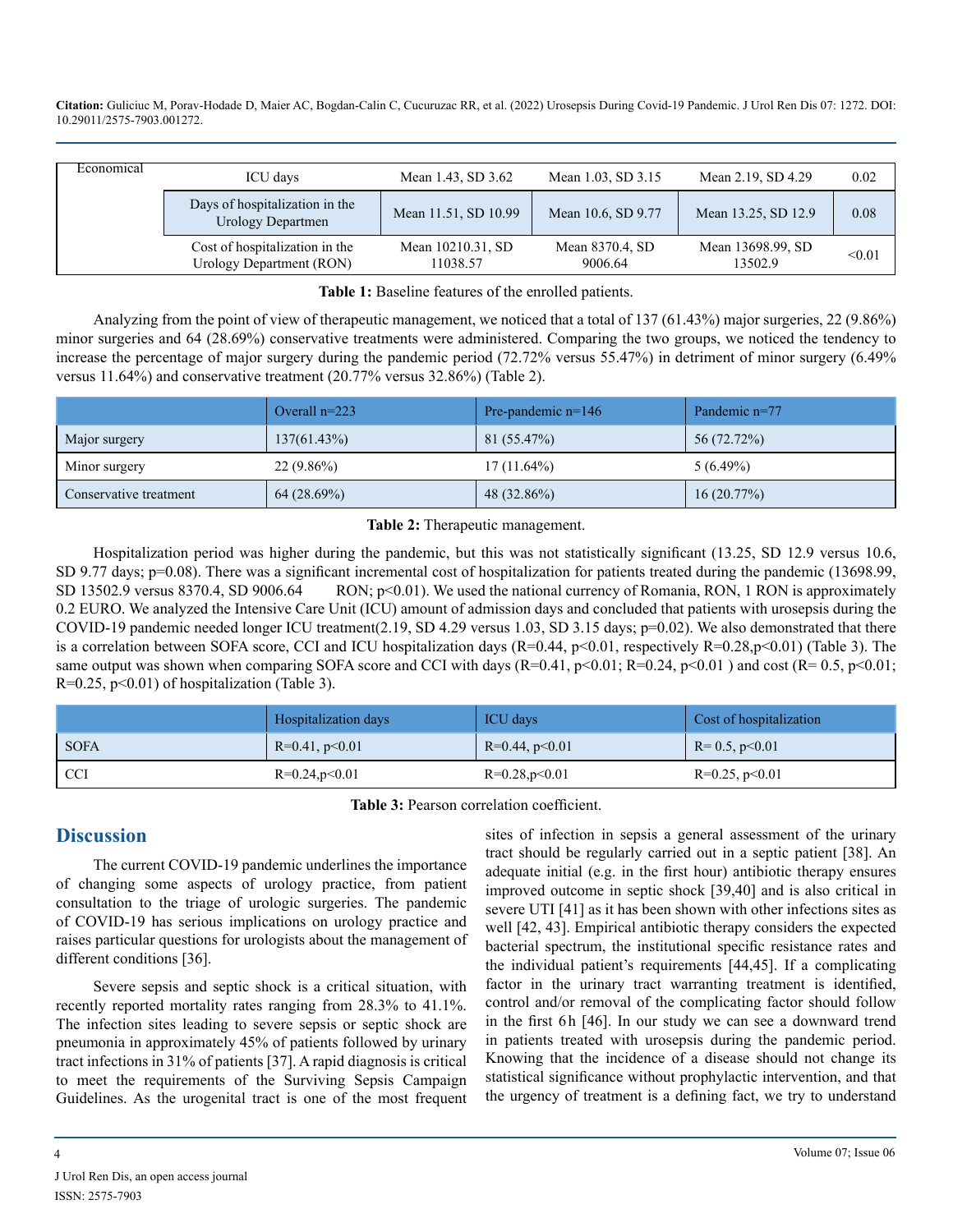this phenomenon. For this purpose we can issue two premises: some of the patients who were to be hospitalized and treated for urosepsis were treated in an outpatient setting and have not been enroled into our database; or some of the patients did not receive specific treatment and the disease progressed to exitus without being diagnosed. For the first hypothesis it could be argued that in the pandemic group a smaller proportion of patients benefited from minor surgery or conservative treatment. We can understand the tendency of the urologist to opt for outpatient treatment, in patients whose clinical condition would have allowed it, in the context of a shortage of resources such as bed occupancy, the unavailability of personal protective equipment and reduced urology ward staff. At the same time, patients would have been tempted to adhere to it because of epidemiological filters that prolong the waiting period for admission, and for fear of contacting COVID-19 during hospitalization.

The increased SOFA score in patients treated during the pandemic argues for the second hypothesis. This certifies that patients treated during the pandemic have arrived at the hospital in a more advanced state of disease. The same is supported by a higher number of days of hospitalization in the ICU during the pandemic. Given the fact that our department is the only emergency Urology Department in the County and knowing that patients diagnosed with urosepsis must receive appropriate treatment as soon as possible [47], a more rigorous triage and outpatient treatment do not explain the difference in number of cases that needed major surgery between the two groups. By extrapolating we can speculate that some of the patients did not survive, so they did not benefit from treatment in our ward. In this context, the mortality rate, which is already higher during the pandemic, could be even higher. In fact, the decrease in the number of patients hospitalized with urosepsis during the pandemic period is probably due to both premises and unfortunately the data we have cannot tell us to what extent.

Leukocytes are generally regarded as useful markers for the diagnosis of sepsis, and are usually used together with blood cultures. However, such methods are sometimes inadequate for early diagnosis, since it takes from 24 to 72 h to obtain the culture results. This delay in diagnosis can be detrimental to the overall health status of the patient. SOFA score and CCI are complex, systematic and describe in an objective way the current clinical status and the comorbidities of the patients, respectively. In our study, increased values of these scores were associated with prolonged ICU hospitalization, increased hospitalization costs, and increased mortality. Patients should be evaluated using these scores in order to act promptly with the therapeutic plan. This study had several limitations: it was a retrospective study and therefore, bias was likely; the data were collected from a single center, as such, it is possible that the results could differ from those of other centers.

#### **Conclusions**

The impact of the COVID-19 pandemic over society and the health system should not be assessed solely from the point of view of patients diagnosed with SARS CoV-2. We can see in daily practice changes in approach and difficulties in the management of other pathologies. Being a severe pathology with an uncertain evolution and sometimes leading towards exitus, urosepsis management was indirectly influenced during the pandemic. Patients required a longer period of intensive care hospitalization, there was a higher mortality rateand higher costs for treating these patients. Although the negative impact of the COVID-19 pandemic is demonstrated, we can learn during this period and make more efficient use of human and material resources when treating patients with urosepsis, so that some of them, whose clinical status allows it, can be treated in an outpatient setting. Thus, in the future, this pathology will have a smaller impact on the health system without changing patients' morbidity and mortality.

#### **References**

- **1.** [Naber KG, Bergman B, Bishop MC, Bjerklund-Johansen TE, et](https://pubmed.ncbi.nlm.nih.gov/11752870/) [al. \(2001\) EAU guidelines for the management of urinary and male](https://pubmed.ncbi.nlm.nih.gov/11752870/)  [genital tract infections. Urinary Tract Infection \(UTI\) Working Group of](https://pubmed.ncbi.nlm.nih.gov/11752870/)  [the Health Care Office \(HCO\) of the European Association of Urology](https://pubmed.ncbi.nlm.nih.gov/11752870/)  [\(EAU\). Eur Urol 40: 576-588.](https://pubmed.ncbi.nlm.nih.gov/11752870/)
- **2.** [Levy MM, Artigas A, Phillips GS, Rhodes A, Beale R, et al. \(2012\)](https://pubmed.ncbi.nlm.nih.gov/23103175/)  [Townsend, S, Lemeshow, S, Dellinger, R.P. Outcomes of the Surviving](https://pubmed.ncbi.nlm.nih.gov/23103175/)  [Sepsis Campaign in intensive care units in the USA and Europe: A](https://pubmed.ncbi.nlm.nih.gov/23103175/)  [prospective cohort study. Lancet Infect. Dis 12: 919-924.](https://pubmed.ncbi.nlm.nih.gov/23103175/)
- **3.** [Rivers E, Nguyen B, Havstad S, Ressler J, Muzzin A, et al. \(2001\)](https://pubmed.ncbi.nlm.nih.gov/11794169/)  [Early Goal-Directed Therapy in the Treatment of Severe Sepsis and](https://pubmed.ncbi.nlm.nih.gov/11794169/)  [Septic Shock. N. Engl. J. Med 345: 1368-1377.](https://pubmed.ncbi.nlm.nih.gov/11794169/)
- **4.** [Reinhart K, Brunkhorst FM, Bone HG, Bardutzky J, Dempfle CE, et al.](https://pubmed.ncbi.nlm.nih.gov/20628653/)  [\(2010\) Prevention, diagnosis, therapy and follow-up care of sepsis: 1st](https://pubmed.ncbi.nlm.nih.gov/20628653/)  [revision of S-2k guidelines of the German Sepsis Society \(Deutsche](https://pubmed.ncbi.nlm.nih.gov/20628653/)  [Sepsis-Gesellschaft e.V. \(DSG\)\) and the German Interdisciplinary](https://pubmed.ncbi.nlm.nih.gov/20628653/)  [Association of Intensive Care and Emergency Medicine \(Deutsche](https://pubmed.ncbi.nlm.nih.gov/20628653/)  [Interdisziplinäre Vereinigung für Intensiv- und Notfallmedizin \(DIVI\)\).](https://pubmed.ncbi.nlm.nih.gov/20628653/) [Ger. Med. Sci 8.](https://pubmed.ncbi.nlm.nih.gov/20628653/)
- **5.** [Foxman B, Klemstine KL, Brown PD \(200\) Acute pyelonephritis in](https://pubmed.ncbi.nlm.nih.gov/12559674/)  [US hospitals in 1997: hospitalization and in-hospital mortality. Ann](https://pubmed.ncbi.nlm.nih.gov/12559674/)  [Epidemiol 13: 144-150.](https://pubmed.ncbi.nlm.nih.gov/12559674/)
- **6.** [Hotchkiss RS, Karl IE \(2003\) The Pathophysiology and Treatment of](https://pubmed.ncbi.nlm.nih.gov/12519925/)  [Sepsis. N Engl J Med 348: 138-150.](https://pubmed.ncbi.nlm.nih.gov/12519925/)
- **7.** [Guliciuc M, Maier AC, Maier IM, Kraft A, Cucuruzac RR, et al. \(2021\)](https://pubmed.ncbi.nlm.nih.gov/34577795/) [The Urosepsis-A Literature Review. Medicina 872.](https://pubmed.ncbi.nlm.nih.gov/34577795/)
- **8.** [Naspro R, Da Pozzo LF \(2020\) Urology in the time of corona. Nat Rev](https://pubmed.ncbi.nlm.nih.gov/32203310/)  [Urol 17: 251-253.](https://pubmed.ncbi.nlm.nih.gov/32203310/)
- **9.** [Pak JS, Sayegh CI, Smigelski MB, McKiernan JM, Cooper KL \(2020\)](https://pubmed.ncbi.nlm.nih.gov/32619601/) [A urology department's experience at the epicenter of the COVID-19](https://pubmed.ncbi.nlm.nih.gov/32619601/)  [pandemic. Urology 144: 4-8.](https://pubmed.ncbi.nlm.nih.gov/32619601/)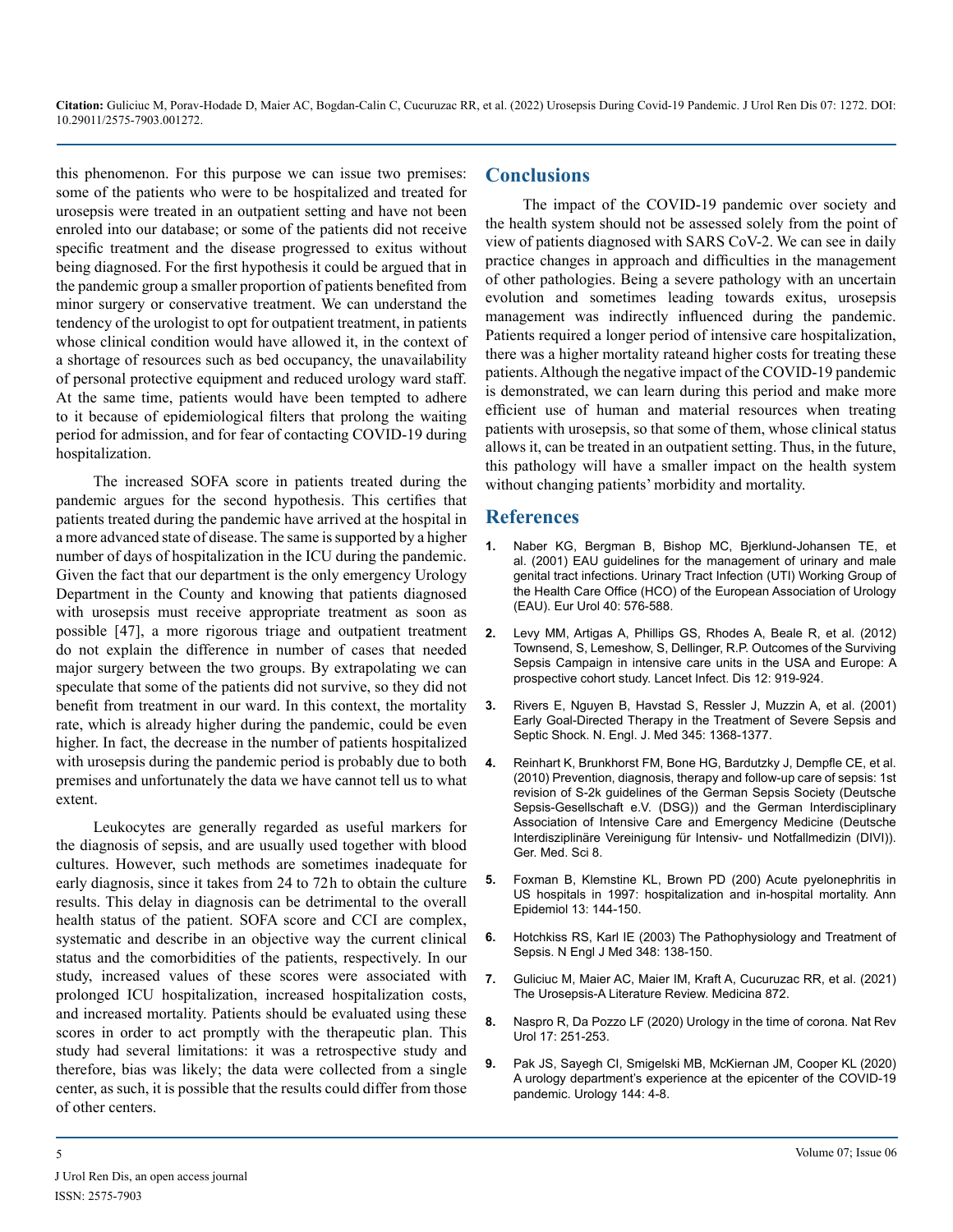- **10.** [Wong J, Goh QY, Tan Z, Lie SA, Tay YC, et al. \(2020\) Preparing for a](https://pubmed.ncbi.nlm.nih.gov/32162212/)  [COVID-19 pandemic: a review of operating room outbreak response](https://pubmed.ncbi.nlm.nih.gov/32162212/)  [measures in a large tertiary hospital in Singapore. Can J Anaesth 67:](https://pubmed.ncbi.nlm.nih.gov/32162212/)  [732-745.](https://pubmed.ncbi.nlm.nih.gov/32162212/)
- **11.** [Heinze A, Umari P, Basulto-Martínez M \(2020\) Impact of COVID-19](https://pubmed.ncbi.nlm.nih.gov/33123688/)  [on clinical and academic urological practice: a survey from European](https://pubmed.ncbi.nlm.nih.gov/33123688/)  [Association of Urology Section of Urotechnology. Eur Urol Open Sci](https://pubmed.ncbi.nlm.nih.gov/33123688/)  [21: 22-28.](https://pubmed.ncbi.nlm.nih.gov/33123688/)
- **12.** [Naber KG, Schaeffer AJ, Hynes CF \(2010\) EAU/International](http://fau.org.ar/pdf/Urological-infections_fullingles.pdf)  [Consultation on Urological Infections; European Association of](http://fau.org.ar/pdf/Urological-infections_fullingles.pdf)  [Urology: Arnhem, The Netherlands 2010.](http://fau.org.ar/pdf/Urological-infections_fullingles.pdf)
- **13.** [Grabe M, Bjerklund-Johansen TE, Botto H \(2010\) Guidelines on](https://www.researchgate.net/publication/284761422_Guidelines_on_urological_infections)  [Urological Infections; European Association of Urology: Arnhem, The](https://www.researchgate.net/publication/284761422_Guidelines_on_urological_infections) [Netherlands 2010.](https://www.researchgate.net/publication/284761422_Guidelines_on_urological_infections)
- **14.** [Seymour CW, Liu VX, Kahn JM, Shankar-Hari M, Singer M, et al.](https://pubmed.ncbi.nlm.nih.gov/26903335/)  [\(2016\) Assessment of Clinical Criteria for Sepsis: For the Third](https://pubmed.ncbi.nlm.nih.gov/26903335/)  [International Consensus Definitions for Sepsis and Septic Shock 315:](https://pubmed.ncbi.nlm.nih.gov/26903335/)  [762-774.](https://pubmed.ncbi.nlm.nih.gov/26903335/)
- **15.** [Charlson ME, Pompei P, Ales KL, MacKenzie CR \(1987\) A new](https://pubmed.ncbi.nlm.nih.gov/3558716/)  [method of classifying prognostic comorbidity in longitudinal studies:](https://pubmed.ncbi.nlm.nih.gov/3558716/)  [development and validation. J Chronic Dis 40: 373-383.](https://pubmed.ncbi.nlm.nih.gov/3558716/)
- **16.** [Tran DD, Groeneveld ABJ, Vander Meulen J, Nauta JJP, Strack Van](https://pubmed.ncbi.nlm.nih.gov/2328591/)  [Schijndel RJM, et al. \(1990\) Age, chronic disease, sepsis, organ](https://pubmed.ncbi.nlm.nih.gov/2328591/)  [system failure, and mortality in a medical intensive care unit. Crit Care](https://pubmed.ncbi.nlm.nih.gov/2328591/)  [Med 18: 474-479.](https://pubmed.ncbi.nlm.nih.gov/2328591/)
- **17.** [Deitch EA \(1992\) Multiple organ failure: pathophysiology and potential](https://pubmed.ncbi.nlm.nih.gov/1503516/)  [future therapy. Ann Surg 216: 117-134.](https://pubmed.ncbi.nlm.nih.gov/1503516/)
- **18.** [Vincent JL, Moreno R, Takala J \(1996\) The SOFA \(Sepsis-related](https://pubmed.ncbi.nlm.nih.gov/8844239/)  [Organ Failure Assessment\) score to describe organ dysfunction/](https://pubmed.ncbi.nlm.nih.gov/8844239/) [failure. On behalf of the Working Group on Sepsis-Related Problems](https://pubmed.ncbi.nlm.nih.gov/8844239/) [of the European Society of Intensive Care Medicine. Intensive Care](https://pubmed.ncbi.nlm.nih.gov/8844239/)  [Med 22: 707-710.](https://pubmed.ncbi.nlm.nih.gov/8844239/)
- **19.** [Regel G, Grotz M, Weltner T, Sturm JA, Tscherne H \(1996\) Pattern of](https://pubmed.ncbi.nlm.nih.gov/8662130/) [organ failure following severe trauma. World J Surg 20: 422-429.](https://pubmed.ncbi.nlm.nih.gov/8662130/)
- **20.** [Vincent JL, de Mendonça A, Cantraine F \(1998\) Use of the SOFA](https://pubmed.ncbi.nlm.nih.gov/8662130/)  [score to assess the incidence of organ dysfunction/failure in intensive](https://pubmed.ncbi.nlm.nih.gov/8662130/)  [care units: results of a multicentric, prospective study. Crit Care Med](https://pubmed.ncbi.nlm.nih.gov/8662130/)  [26: 1793-1800.](https://pubmed.ncbi.nlm.nih.gov/8662130/)
- **21.** [Antonelli M, Moreno R, Vincent JL \(1999\) Application of SOFA score](https://pubmed.ncbi.nlm.nih.gov/10342513/) [to trauma patients: Sequential Organ Failure Assessment. Intensive](https://pubmed.ncbi.nlm.nih.gov/10342513/)  [Care Med 25: 389-394.](https://pubmed.ncbi.nlm.nih.gov/10342513/)
- **22.** [Moreno R, Vincent JL, Matos A \(1999\) The use of maximum SOFA](https://pubmed.ncbi.nlm.nih.gov/10470572/) [score to quantify organ dysfunction/failure in intensive care: results](https://pubmed.ncbi.nlm.nih.gov/10470572/)  [of a prospective, multicentre study. Intensive Care Med 25: 686-696.](https://pubmed.ncbi.nlm.nih.gov/10470572/)
- **23.** [Lambden S, Laterre PF, Levy MM \(2019\) The SOFA score](https://pubmed.ncbi.nlm.nih.gov/31775846/)[development, utility and challenges of accurate assessment in clinical](https://pubmed.ncbi.nlm.nih.gov/31775846/)  [trials. Crit Care 23: 374.](https://pubmed.ncbi.nlm.nih.gov/31775846/)
- **24.** [Ferreira FL, Bota DP, Bross A, Mélot C, Vincent J \(2001\) Serial](https://pubmed.ncbi.nlm.nih.gov/11594901/) [Evaluation of the SOFA Score to Predict Outcome in Critically Ill](https://pubmed.ncbi.nlm.nih.gov/11594901/)  [Patients. JAMA 286: 1754-1758.](https://pubmed.ncbi.nlm.nih.gov/11594901/)
- **25.** [Minne L, Abu-Hanna A, de Jonge E \(2008\) Evaluation of SOFA-based](https://pubmed.ncbi.nlm.nih.gov/19091120/)  [models for predicting mortality in the ICU: A systematic review. Crit](https://pubmed.ncbi.nlm.nih.gov/19091120/)  [Care 12: 161.](https://pubmed.ncbi.nlm.nih.gov/19091120/)
- **26.** [Mary E. Charlson, Peter Pompei, Kathy L. Ales, C.Ronald MacKenzie](https://pubmed.ncbi.nlm.nih.gov/19091120/)  [\(1987\) A new method of classifying prognostic comorbidity in](https://pubmed.ncbi.nlm.nih.gov/19091120/)  [longitudinal studies: Development and validation. Journal of Chronic](https://pubmed.ncbi.nlm.nih.gov/19091120/)  [Diseases 40: 373-383.](https://pubmed.ncbi.nlm.nih.gov/19091120/)
- **27.** [Mary Charlson, Ted P. Szatrowski, Janey Peterson, Jeffrey Gold](https://pubmed.ncbi.nlm.nih.gov/7722560/)  [\(1994\) Validation of a combined comorbidity index. Journal of Clinical](https://pubmed.ncbi.nlm.nih.gov/7722560/)  [Epidemiology 47: 1245-1251.](https://pubmed.ncbi.nlm.nih.gov/7722560/)
- **28.** [Hude Quan, Bing Li, Chantal M Couris, Kiyohide Fushimi, Patrick](https://pubmed.ncbi.nlm.nih.gov/21330339/)  [Graham, Phil Hider, et al. \(2011\) Updating and Validating the](https://pubmed.ncbi.nlm.nih.gov/21330339/) [Charlson Comorbidity Index and Score for Risk Adjustment in Hospital](https://pubmed.ncbi.nlm.nih.gov/21330339/)  [Discharge Abstracts Using Data From 6 Countries. American Journal](https://pubmed.ncbi.nlm.nih.gov/21330339/)  [of Epidemiology 173: 676-682.](https://pubmed.ncbi.nlm.nih.gov/21330339/)
- **29.** [Nurudeen Amusat, Lauren Beaupre, Gian S Jhangri, Sheri L Pohar,](https://pubmed.ncbi.nlm.nih.gov/25443651/) [Scot Simpson, et al. \(2014\) Diabetes that impacts on routine activities](https://pubmed.ncbi.nlm.nih.gov/25443651/)  [predicts slower recovery after total knee arthroplasty: an observational](https://pubmed.ncbi.nlm.nih.gov/25443651/)  [study. Journal of Physiotherapy 60: 217-223.](https://pubmed.ncbi.nlm.nih.gov/25443651/)
- **30.** [Firescu Dorel, Serban Cristina, Nechita Aurel, Dumitru Mihaela,](https://revistadechimie.ro/Articles.asp?ID=5603)  [Rebegea Laura \(2017\) Age influence in the prognosis of bacterial](https://revistadechimie.ro/Articles.asp?ID=5603)  [secondary peritonitis, Revista de Chimie 68: 1023-1027.](https://revistadechimie.ro/Articles.asp?ID=5603)
- **31.** [Ng X, Low AHL, Thumboo J \(2015\) Comparison of the Charlson](https://pubmed.ncbi.nlm.nih.gov/26059942/)  [Comorbidity Index derived from self-report and medical record review](https://pubmed.ncbi.nlm.nih.gov/26059942/)  [in Asian patients with rheumatic diseases. Rheumatol Int 35.](https://pubmed.ncbi.nlm.nih.gov/26059942/)
- **32.** [Caroline E Roffman, John Buchanan, Garry T Allison \(2014\) Predictors](https://pubmed.ncbi.nlm.nih.gov/25450484/)  [of non-use of prostheses by people with lower limb amputation after](https://pubmed.ncbi.nlm.nih.gov/25450484/)  [discharge from rehabilitation: development and validation of clinical](https://pubmed.ncbi.nlm.nih.gov/25450484/)  [prediction rules. Journal of Physiotherapy 60: 224-231.](https://pubmed.ncbi.nlm.nih.gov/25450484/)
- **33.** [Vincent de Groot, Heleen Beckerman, Gustaaf J Lankhorst, Lex](https://pubmed.ncbi.nlm.nih.gov/12725876/)  [M Bouter \(2003\) How to measure comorbidity: a critical review of](https://pubmed.ncbi.nlm.nih.gov/12725876/)  [available methods. Journal of Clinical Epidemiology 56: 221-229.](https://pubmed.ncbi.nlm.nih.gov/12725876/)
- **34.** [Hall WH, Ramanathan Ramachandran, Samir Narayan, Ashesh B](https://pubmed.ncbi.nlm.nih.gov/15610554/)  [Jani, Srinivasan Vijayakumar \(2004\) An electronic application for](https://pubmed.ncbi.nlm.nih.gov/15610554/)  [rapidly calculating Charlson comorbidity score. BMC Cancer 4: 1471-](https://pubmed.ncbi.nlm.nih.gov/15610554/) [2407.](https://pubmed.ncbi.nlm.nih.gov/15610554/)
- **35.** [Francesco La Torre, Fabio Vittadello, Donato Rigante, Giorgia Martini,](https://pubmed.ncbi.nlm.nih.gov/24529184/)  [Fabrizia Corona,, et al \(2014\) Clinical overview and outcome in a](https://pubmed.ncbi.nlm.nih.gov/24529184/)  [cohort of children with polyarteritis nodosa. Clin Exp Rheumatol 32:](https://pubmed.ncbi.nlm.nih.gov/24529184/)  [S131-S134.](https://pubmed.ncbi.nlm.nih.gov/24529184/)
- **36.** [Moussa M, Chakra MA, Papatsoris AG, Dellis A \(2021\) The Impact of](https://pubmed.ncbi.nlm.nih.gov/34104720/) [COVID-19 Disease on Urology Practice. Surg J 7: e83-e91.](https://pubmed.ncbi.nlm.nih.gov/34104720/)
- **37.** [Levy MM, Artigas A, Phillips GS \(2012\) Outcomes of the Surviving](https://pubmed.ncbi.nlm.nih.gov/23103175/)  [Sepsis Campaign in intensive care units in the USA and Europe: a](https://pubmed.ncbi.nlm.nih.gov/23103175/)  [prospective cohort study. Lancet Infect. Dis 12: 919-924.](https://pubmed.ncbi.nlm.nih.gov/23103175/)
- **38.** [Florian ME Wagenlehner, Christoph Lichtenstern, Caroline Rolfes,](https://pubmed.ncbi.nlm.nih.gov/23714209/)  [Konstantin Mayer, Florian Uhle, et al. \(2013\) Diagnosis and](https://pubmed.ncbi.nlm.nih.gov/23714209/)  [management for urosepsis, International Journal of Urology 2013.](https://pubmed.ncbi.nlm.nih.gov/23714209/)
- **39.** [Kreger BE, Craven DE, McCabe WR \(1980\) Gram-negative](https://pubmed.ncbi.nlm.nih.gov/6987871/)  [bacteremia. IV. Re-evaluation of clinical features and treatment in 612](https://pubmed.ncbi.nlm.nih.gov/6987871/)  [patients. Am. J. Med 68: 344-355.](https://pubmed.ncbi.nlm.nih.gov/6987871/)
- **40.** [Kreger BE, Craven DE, Carling PC, McCabe WR \(1980\) Gram](https://pubmed.ncbi.nlm.nih.gov/6987870/)[negative bacteremia. III. Reassessment of etiology, epidemiology and](https://pubmed.ncbi.nlm.nih.gov/6987870/)  [ecology in 612 patients. Am. J. Med 68: 332-343.](https://pubmed.ncbi.nlm.nih.gov/6987870/)